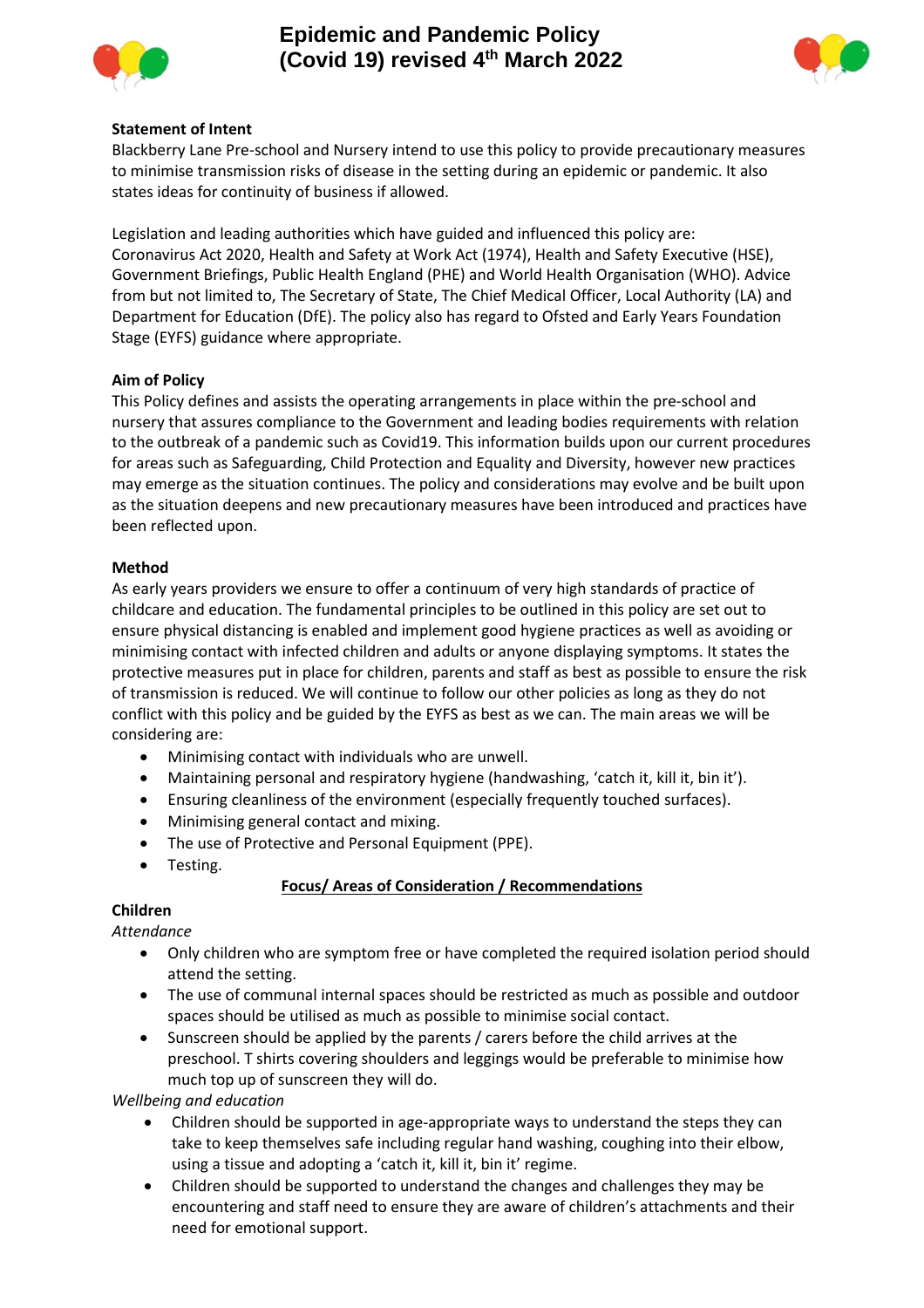# • EYFS framework will continue to be delivered through play and adult led activities.

# **Workforce**

*Attendance*

- Staff should only attend preschool if they are symptom free, have completed the required isolation period or achieved a negative test result.
- All staff and their household are eligible for testing if they display symptoms.
- Staff hours, days they work, and length of day may change in order to meet childcare demands and considerations within this policy.

*Social distancing/ grouping /safety*

- Staff will complete a risk assessment before opening.
- Staff will conduct 2 Lateral Flow tests per week and only attend work if negative. This will apply until the  $24<sup>th</sup>$  of March 22.
- Staff to be informed of measures in place and sign a disclaimer to state they have read and understood the preschool policies and procedures.
- Emergency revisions to the EYFS may have been implemented which provides some flexibility on ratios and qualifications to make this feasible.
- Staff have been advised by the government not to wear PPE such as facemasks during their day but should continue to wear PPE at the usual times such as intimate care. When supporting an ill child, a face mask and visor should also be worn if a 2-metre distance cannot be maintained.
- After dealing with a child who displays symptoms the staff member should continue to wear PPE and clean the affected area with disinfectant.
- All PPE should be removed and disposed of following current government guidelines, the staff member should wash their hands for at least 20 seconds.
- The staff member who supported the child does not need to go home unless they are developing symptoms themselves, however, they will be offered the opportunity to go home if they want to.
- Social distancing will continue to be maintained during breaks. This may be achieved through a range of strategies including the staggering of breaks and subdivision of spaces allocated to team breaks where possible.
- Staff will be responsible to ensure appropriate cleaning takes place and enough ventilation is in the room, such as opening windows. If doors are open, ensure the safety of the children is maintained.
- Staff members should avoid physical contact with each other including handshakes, hugs etc.

# *Training*

- Where possible, meetings and training sessions should be conducted through virtual conferencing.
- All staff members must receive appropriate instruction and training in infection control and the standard operating procedure and risk assessments within which they will be operating.
- Online training may be available to allow their training levels to be maintained if appropriate.

# **Parents**

# *Dropping off and picking up times*

- Only parents who are symptom free and or have completed the required isolation periods will be able to drop off or collect their child.
- Arrange drop off and pick up at the entrances to avoid parents entering them unnecessarily.
- When parents are waiting to drop off or collect their child, care should be taken to avoid close contact if the area becomes crowded.
- Consider allowing some parents to enter the settings for the purpose of a settling in session if not doing so would cause a child distress, this could take place in the outdoor environment. The provider should consider measures to minimise contact between the parent and other children and staff members.
- If the child is too distressed perhaps a delayed start to their preschool and nursery entry may be preferred.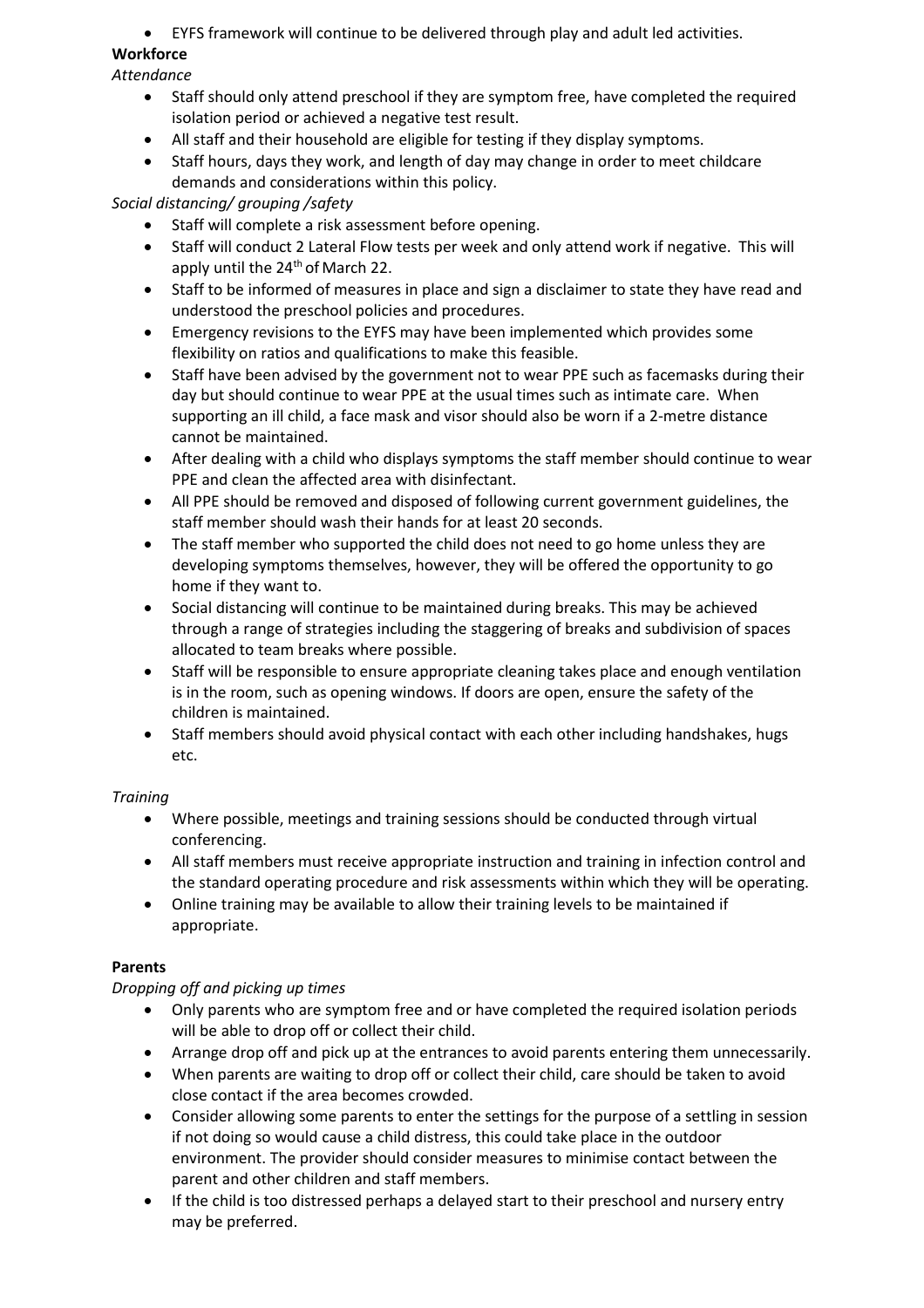### *Communications*

- Parents should receive clear communication regarding the role they play in the safe operating procedure and all measures being taken to ensure the safety of their children and themselves.
- Parents should inform preschool or nursery of their circumstances and if they plan to keep their child away, this helps the settings to conform to our safeguarding policy.

#### **Visitors**

- Attendance to the settings should be restricted to only children and staff as far as practically possible, however visitors from outside agencies such as Speech and Language/Occupational therapists, essential building maintenance etc. will be permitted so long as they have completed a visitor's risk assessment and are symptom free.
- Where essential visits are required, these should be made outside of the usual preschool operational hours where possible.

### **Hygiene and Health & Safety**

#### *Hand Washing*

- All children and staff must wash their hands upon arrival at the preschool and nursery for at least 20 seconds.
- Children and staff members should be encouraged to wash their hands frequently, this includes before and after eating food, after visiting the toilet or playing outdoors, after sneezing, blowing their nose or coughing into their hand and dealing with unwell people.
- Bodily fluid spills should follow the correct procedures as normal.

#### *Cleaning*

- An enhanced cleaning schedule must be implemented that includes furniture, surfaces and children's toys and equipment and all staff are responsible in their area of work.
- Communal area, touch points and hand washing facilities must be cleaned and sanitised regularly and cleaned thoroughly every night.
- A deep clean may be needed after a child has become ill in the area they were waiting.
- An air purifier has been installed in both settings and will be used daily.

#### *Waste disposal*

- All waste must be disposed of in a hygienic and safe manner following government guidelines.
- Tissues must be immediately disposed of and placed in a bin with a bag.
- Bodily fluids must be double bagged and disposed of in the designated sanitary bin. *Laundry*
	- All items within the setting requiring laundering must be washed in line with NHS laundry guidelines.
	- Items such as towels, flannels and bedding must not be shared by children.

*Risk assessment*

- The setting and all activities should be risk assessed before opening or going ahead to address the risks from any virus and due consideration given to any adaptations to usual practice. Sensible measures should be put in place and policies and procedures followed.
- Cut down on the available resources in the preschool or nursery.
- Remove anything which cannot be easily wiped down or washed at the end of the day.
- Baking activities and malleable activities i.e., play dough will recommence under adult supervision and hand washing procedures adhered to.

#### *PPE*

- Government guidance is that PPE is not required for general use in early years settings to protect against COVID- 19 transmission.
- PPE should continue to be worn and disposed of as normal for nappy changing, one to one care and the administration of first aid.
- If a child shows symptoms, staff should wear a face mask, visor, disposable gloves and apron if a 2-metre distance cannot be maintained at all times. PPE should be disposed of following government guidelines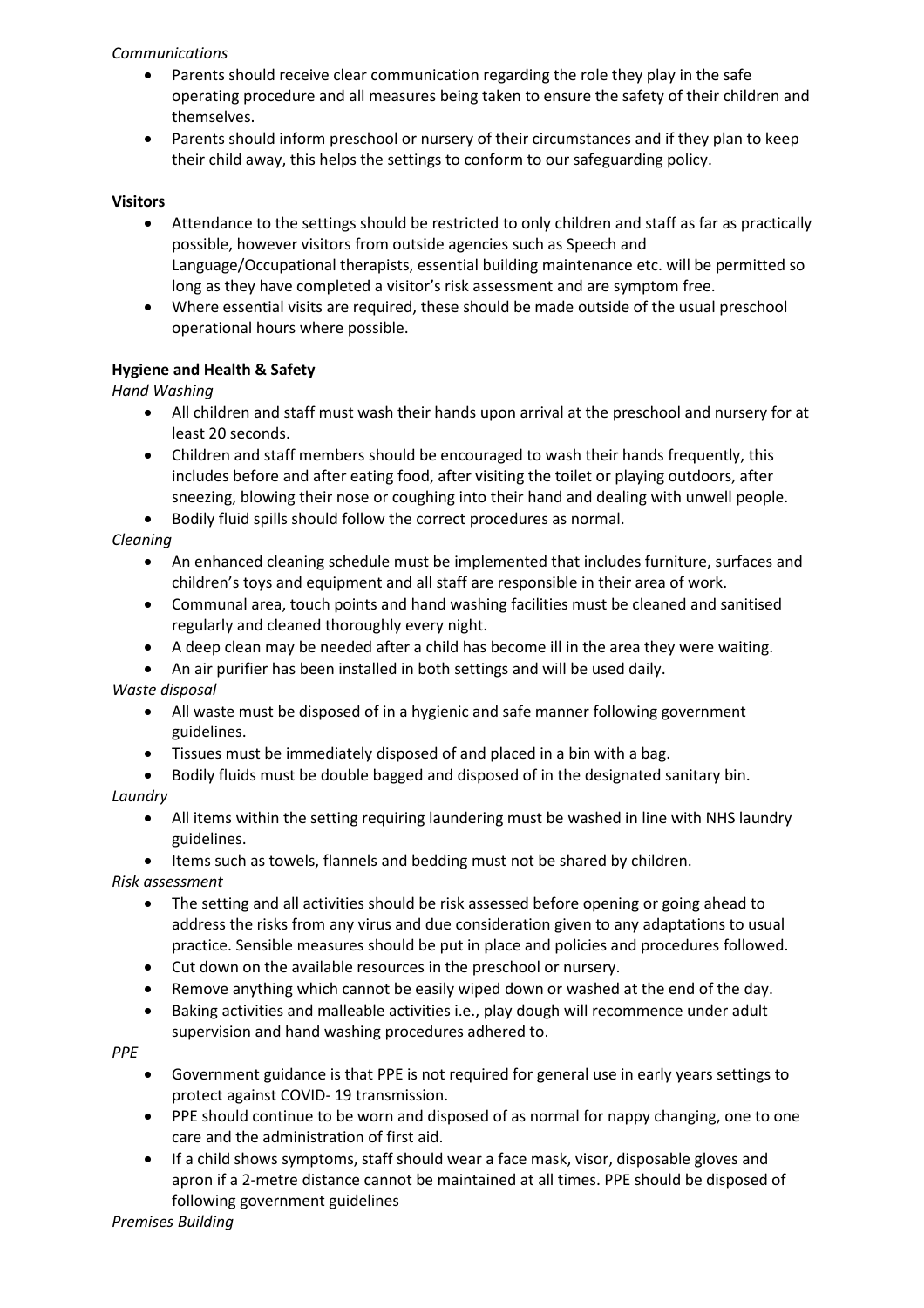• Keep windows open where possible to ensure good levels of ventilation. If doors are opened ensure the children safety is maintained with locked gates.

#### *Resources*

- Children should not be permitted to bring items from home into the setting unless absolutely essential for their wellbeing. Anything that is brought in from home should remain in the child's bag on their peg.
- All resources required for play and learning experiences of children should be regularly washed and/or sterilised. Any resources which are difficult to clean should be removed.
- Equipment used by staff such as stationary, tablets etc. should be cleaned regularly.

# *Supplies Procurement & monitoring*

- The preschool and nursery should ensure an adequate supply of essential supplies and contingency plans such as additional suppliers are in place to minimise the impact of any shortages of supplies.
- The preschool and nursery will not be able to operate without essential supplies required for ensuring infection control.
- A monitoring system for the usage of PPE is essential to ensure that a supply of stock is available to all who require it as and when required to meet the operational needs of the setting. When stocks are low, other options may be considered, such as the use of washable tabards etc.

### *Responding to a suspected case*

- In the event of a child developing suspected coronavirus symptoms whilst attending the setting, they should be collected as soon as possible and isolate at home until they are well and have no symptoms.
- Whilst waiting for the child to be collected they should be isolated from others in a previously identified room or area. If possible, a window should be opened for ventilation.
- The staff member responsible for the child during this time should be a familiar staff member. The staff member will wear suitable PPE i.e., face mask, visor, disposable gloves, and apron.
- The area should be thoroughly cleaned immediately if the area cannot be left unvisited, and if the area can be left unvisited then cleaned after 72 hours.
- The person responsible for cleaning ideally should be the person dealing with the unwell child and should continue to wear their PPE. This should then be disposed of according to current government guidelines.
- In the event of a staff member developing suspected coronavirus symptoms whilst working at the setting, they should return home immediately and isolate at home for 5 days until they feel well and have no symptoms.

### *Responding to a confirmed case for children*

- All families will be notified of any case of coronavirus.
- *Children with symptoms*

Children with key symptoms of Covid 19 should not attend the settings given the potential risk to others. The Manager of the setting may take the decision to refuse a child if, in their reasonable judgement, it is necessary to protect the other children and staff at the setting from possible infection.

If a child has symptoms, we ask that they isolate for 5 days and may return to the setting if they have no symptoms. Our usual policy regarding children being off sick and fees will apply.

# *Children in contact with a positive case in the household.*

If someone in your household has tested positive, your child may continue to attend the setting if they have no symptoms and feel well. In line with our usual policy, if a child appears unwell, we will contact the parents to take their child home.

- *Children in contact with a positive case at the setting.* We inform all families if a child or member of staff has tested positive for coronavirus. If your child is well and showing no coronavirus symptoms, they may continue to attend the setting as normal. If a child has been in very close contact with the infected person, we will advise parents individually.
- The setting will be cleaned thoroughly.